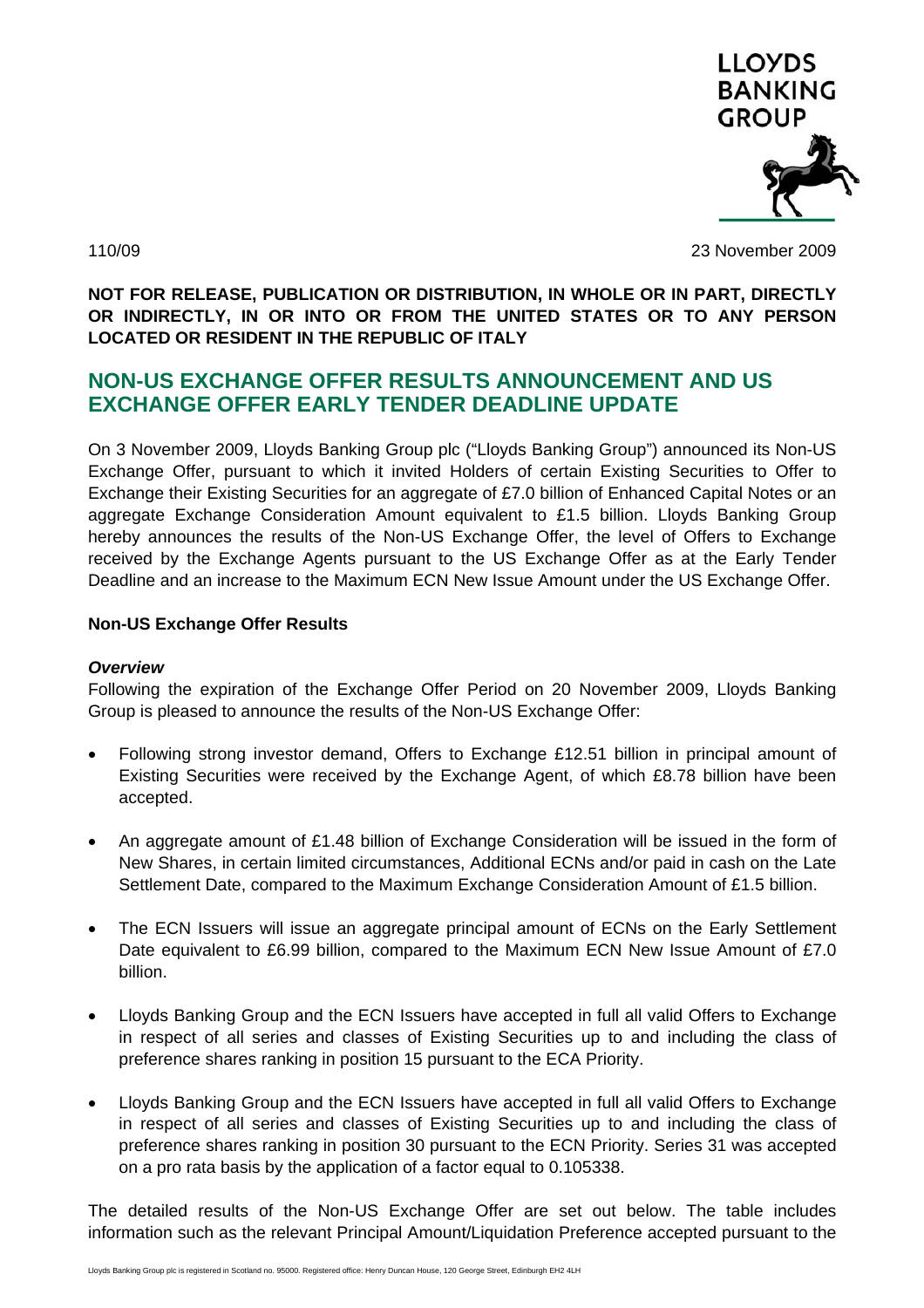Exchange Priorities. The table also incorporates the Allocation Type (ECN, ECA, both or none) which a Holder may receive, if accepted, based upon its submission into one of the four Exchange Options, the ranking of the relevant Existing Securities in the Exchange Priorities and the final amounts accepted by Lloyds Banking Group and the ECN Issuers.

|                            |                                  | <b>ECNs</b>                                                                                                                               |                                                                                         | <b>ECA</b>                                     |                                                                   | <b>Allocation Type</b>                        |                            |                         |                        |                          |
|----------------------------|----------------------------------|-------------------------------------------------------------------------------------------------------------------------------------------|-----------------------------------------------------------------------------------------|------------------------------------------------|-------------------------------------------------------------------|-----------------------------------------------|----------------------------|-------------------------|------------------------|--------------------------|
|                            | Exchange<br><b>Priority Rank</b> |                                                                                                                                           |                                                                                         | Principal<br>Amount/<br>Liquidation            |                                                                   |                                               |                            |                         | <b>Exchange Option</b> |                          |
|                            | <b>ECA</b>                       | <b>Title of Existing</b><br><b>Securities</b>                                                                                             | <b>Title of ECNs</b>                                                                    | Preference<br>Accepted and<br><b>New Issue</b> | <b>Principal Amount/</b><br>Liquidation<br>Preference<br>Accepted | Aggregate Exchange<br>Consideration<br>Amount |                            | $\overline{\mathbf{2}}$ |                        |                          |
| <b>ECN</b><br>$\mathbf{1}$ | 33                               | Lloyds TSB Bank plc<br>£410,000,000 6.625%                                                                                                | LBG Capital No.2<br>plc £147,591,000                                                    | Amount<br>£147,591,000                         |                                                                   |                                               | $\mathbf{1}$<br><b>ECN</b> | $\overline{a}$          | 3<br><b>ECN</b>        | 4                        |
|                            |                                  | <b>Undated Subordinated</b><br>Step-up Notes Callable<br>2010                                                                             | 9.125 per cent.<br>ECNs due 2020<br>XS0459090188                                        |                                                |                                                                   |                                               |                            |                         |                        |                          |
|                            |                                  | XS0099508698                                                                                                                              |                                                                                         |                                                |                                                                   |                                               |                            |                         |                        |                          |
| $\overline{2}$             | 34                               | Lloyds TSB Bank plc<br>¥20,000,000,000<br>Undated Subordinated<br>5.57% Step-up Coupon<br>Notes                                           | LBG Capital No.2<br>plc<br>¥20,000,000,000<br>8.07 per cent.<br>ECNs due 2020           | ¥20,000,000,000                                | $\overline{\phantom{a}}$                                          | $\overline{\phantom{a}}$                      | <b>ECN</b>                 | $\overline{a}$          | <b>ECN</b>             | $\overline{a}$           |
|                            |                                  | XS0056390007                                                                                                                              | XS0459091152                                                                            |                                                |                                                                   |                                               |                            |                         |                        |                          |
| 3                          | 35                               | Lloyds TSB Bank plc<br>£500,000,000 5.125%<br>Upper Tier 2 Callable<br>Perpetual Subordinated<br>Notes                                    | LBG Capital No.2<br>plc £151,422,000<br>Denominated<br>7.625 per cent.<br>ECNs due 2019 | £151,422,000                                   |                                                                   | $\overline{a}$                                | <b>ECN</b>                 |                         | <b>ECN</b>             |                          |
|                            |                                  | XS0169667119                                                                                                                              | XS0459091582                                                                            |                                                |                                                                   |                                               |                            |                         |                        |                          |
| $\overline{4}$             | 36                               | Lloyds TSB Bank plc<br>£270,000,000 6.50%<br><b>Undated Subordinated</b><br>Step-up Notes callable<br>2019                                | LBG Capital No.2<br>plc £96,731,000<br>9.00 per cent.<br>ECNs due 2019<br>XS0459091665  | £96,731,000                                    | ÷,                                                                | $\overline{a}$                                | <b>ECN</b>                 |                         | <b>ECN</b>             | $\overline{a}$           |
|                            |                                  | XS0099507534                                                                                                                              |                                                                                         |                                                |                                                                   |                                               |                            |                         |                        |                          |
| 5                          | 37                               | Lloyds TSB Bank plc<br>£200,000,000 8.00%<br><b>Undated Subordinated</b><br>Step-up Notes                                                 | LBG Capital No.2<br>£68,740,000<br>10.50 per cent.<br>ECNs due 2023                     | £68,740,000                                    |                                                                   |                                               | <b>ECN</b>                 |                         | <b>ECN</b>             |                          |
|                            |                                  | XS0079927850                                                                                                                              | XS0459092473                                                                            |                                                |                                                                   |                                               |                            |                         |                        |                          |
| 6                          | 38                               | Lloyds TSB Bank plc<br>£450,000,000 6.50%<br><b>Undated Subordinated</b><br>Step-up Notes callable<br>2029<br>XS0099507963                | LBG Capital No.2<br>plc £107,439,000<br>9.00 per cent.<br>ECNs due 2029<br>XS0459092804 | £107,439,000                                   |                                                                   | ÷,                                            | <b>ECN</b>                 | $\sim$                  | <b>ECN</b>             |                          |
| $\overline{7}$             | 39                               | <b>Lloyds Banking Group</b><br>plc £500,000,000 6.00%<br><b>Undated Subordinated</b><br>Guaranteed Bonds<br>callable 2032<br>XS0145407507 | LBG Capital No.2<br>plc £104,316,000<br>8.50 per cent.<br>ECNs due 2032<br>XS0459092986 | £104,316,000                                   | ÷,                                                                | $\overline{a}$                                | <b>ECN</b>                 | $\overline{a}$          | <b>ECN</b>             | $\overline{a}$           |
| 8                          | 21                               | Bank of Scotland plc<br>£200,000,000 8.625%<br>Perpetual Subordinated<br>Notes                                                            | LBG Capital No.2<br>plc £38,589,000<br>11.125 per cent.<br>ECNs due 2020                | £38,589,000                                    | $\overline{\phantom{a}}$                                          | $\overline{\phantom{a}}$                      | ECN                        | $\Box$                  | <b>ECN</b>             | $\overline{\phantom{a}}$ |
|                            |                                  | XS0046690961                                                                                                                              | XS0459090691                                                                            |                                                |                                                                   |                                               |                            |                         |                        |                          |
| 9                          | 23                               | HBOS plc €750,000,000<br>4.875% Undated<br>Subordinated Fixed-to-<br><b>Floating Rate</b><br>Instruments                                  | LBG Capital No.1<br>plc €94,737,000<br>7.375 per cent.<br>ECNs due 2020<br>XS0459090774 | €94,737,000                                    | ÷,                                                                | $\sim$                                        | ECN                        | $\Box$                  | <b>ECN</b>             | $\overline{\phantom{a}}$ |
| 10                         |                                  | XS0188201536                                                                                                                              |                                                                                         |                                                | ÷,                                                                | ÷,                                            | ECN                        | ÷,                      |                        | $\overline{a}$           |
|                            | 22                               | HBOS plc €500,000,000<br><b>Floating Rate Undated</b><br>Subordinated<br>Instruments                                                      | LBG Capital No.1<br>plc €53,040,000<br><b>Floating Rate</b><br>ECNs due 2020            | €53,040,000                                    |                                                                   |                                               |                            |                         | <b>ECN</b>             |                          |
|                            |                                  | XS0188201619                                                                                                                              | XS0459090931                                                                            |                                                |                                                                   |                                               |                            |                         |                        |                          |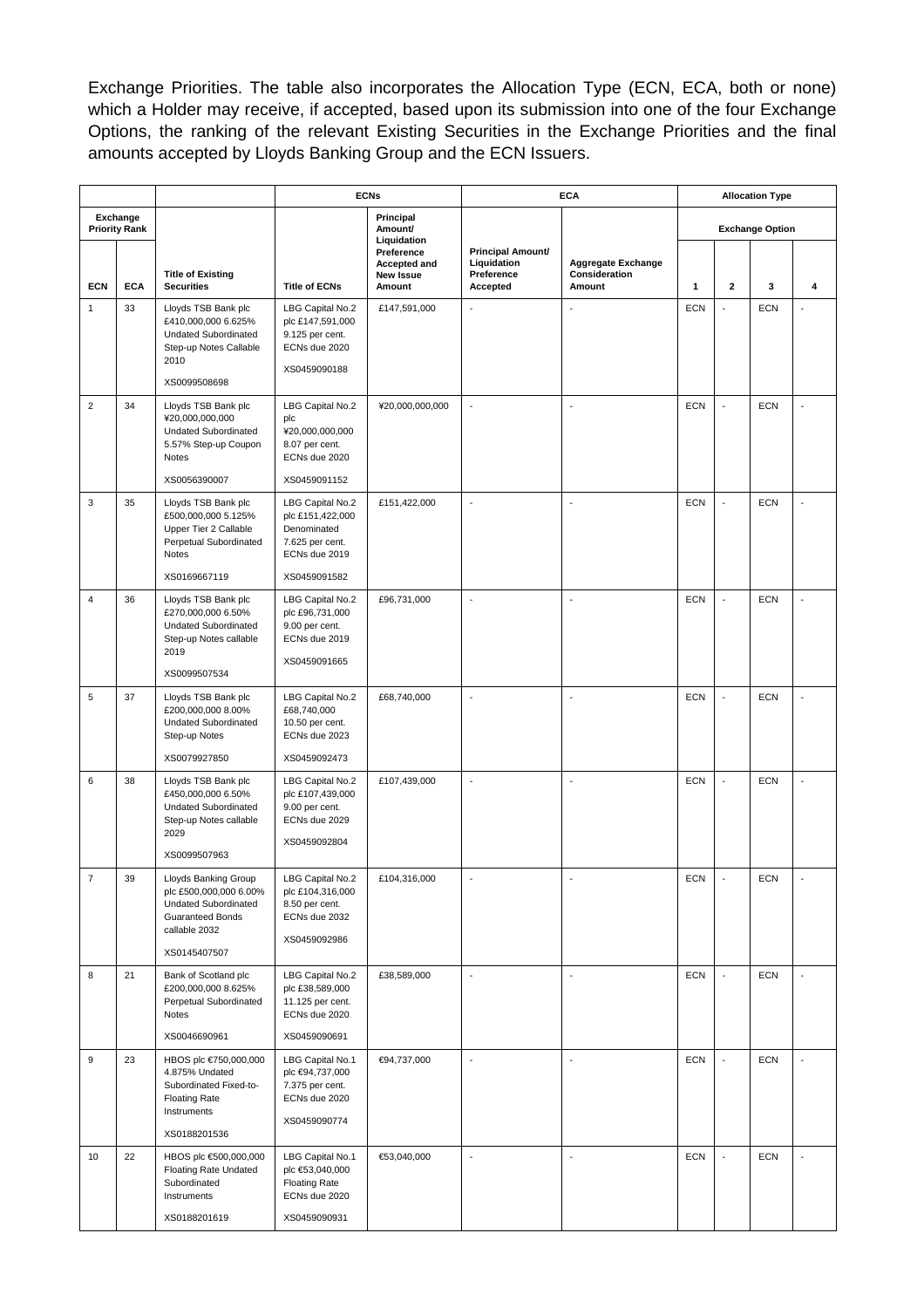|                                  |            |                                                                                                                                                                                         |                                                                                               | <b>ECNs</b>                                       | <b>ECA</b>                                                 |                                                      | <b>Allocation Type</b> |                          |                        |                          |
|----------------------------------|------------|-----------------------------------------------------------------------------------------------------------------------------------------------------------------------------------------|-----------------------------------------------------------------------------------------------|---------------------------------------------------|------------------------------------------------------------|------------------------------------------------------|------------------------|--------------------------|------------------------|--------------------------|
| Exchange<br><b>Priority Rank</b> |            |                                                                                                                                                                                         |                                                                                               | Principal<br>Amount/<br>Liquidation               |                                                            |                                                      |                        |                          | <b>Exchange Option</b> |                          |
| <b>ECN</b>                       | <b>ECA</b> | <b>Title of Existing</b><br><b>Securities</b>                                                                                                                                           | <b>Title of ECNs</b>                                                                          | Preference<br>Accepted and<br>New Issue<br>Amount | Principal Amount/<br>Liquidation<br>Preference<br>Accepted | <b>Aggregate Exchange</b><br>Consideration<br>Amount | 1                      | $\mathbf 2$              | 3                      | 4                        |
| 11                               | 24         | Bank of Scotland plc<br>£100,000,000 10.25%<br>Subordinated Undated<br>Instruments                                                                                                      | LBG Capital No.2<br>plc £57,230,000<br>12.75 per cent.<br>ECNs due 2020                       | £57,230,000                                       | ÷,                                                         | L.                                                   | <b>ECN</b>             | $\overline{\phantom{a}}$ | <b>ECN</b>             | $\overline{a}$           |
|                                  |            | XS0059171230                                                                                                                                                                            | XS0459091079                                                                                  |                                                   |                                                            |                                                      |                        |                          |                        |                          |
| 12                               | 25         | HBOS plc €750,000,000<br>5.125% Undated<br>Subordinated Fixed-to-<br><b>Floating Rate Notes</b>                                                                                         | LBG Capital No.1<br>plc €226,172,000<br>7.625 per cent.<br>ECNs due 2020                      | €226,172,000                                      | ÷,                                                         | ÷,                                                   | <b>ECN</b>             | $\overline{a}$           | <b>ECN</b>             | $\overline{a}$           |
|                                  |            | XS0177955381                                                                                                                                                                            | XS0459091236                                                                                  |                                                   |                                                            |                                                      |                        |                          |                        |                          |
| 13                               | 26         | Bank of Scotland plc<br>¥17,000,000,000 4.25%<br>Subordinated Undated<br>Instruments<br>XS0063730203                                                                                    | LBG Capital No.2<br>plc<br>¥17,000,000,000<br>6.75 per cent.<br>ECNs due 2020<br>XS0459091319 | ¥17,000,000,000                                   | $\overline{\phantom{a}}$                                   | ÷,                                                   | <b>ECN</b>             | $\overline{a}$           | <b>ECN</b>             | $\overline{a}$           |
| 14                               | 27         | HBOS plc £500,000,000<br>5.625% Cumulative<br>Callable Fixed-to-<br><b>Floating Rate Undated</b><br><b>Subordinated Notes</b><br>XS0205326290                                           | LBG Capital No.1<br>plc £4,056,000<br>8.125 per cent.<br>ECNs due 2019<br>XS0459091749        | £4,056,000                                        | ÷,                                                         | $\overline{a}$                                       | <b>ECN</b>             | $\overline{a}$           | <b>ECN</b>             | $\overline{a}$           |
| 15                               | 28         | Bank of Scotland plc<br>£100,000,000 12.00%<br>Perpetual Subordinated<br><b>Bonds</b><br>GB0000395094                                                                                   | LBG Capital No.2<br>plc £79,450,000<br>14.50 per cent.<br>ECNs due 2022<br>XS0459091822       | £79,450,000                                       | $\overline{\phantom{a}}$                                   | ÷,                                                   | <b>ECN</b>             | L,                       | <b>ECN</b>             |                          |
| 16                               | 29         |                                                                                                                                                                                         |                                                                                               |                                                   | ÷,                                                         | ÷.                                                   | <b>ECN</b>             | $\overline{a}$           | <b>ECN</b>             |                          |
|                                  |            | Bank of Scotland plc<br>£150,000,000 7.375%<br>Subordinated Undated<br>Instruments                                                                                                      | LBG Capital No.2<br>plc £57,390,000<br>9.875 per cent.<br>ECNs due 2023                       | £57,390,000                                       |                                                            |                                                      |                        |                          |                        |                          |
|                                  |            | XS0083932144                                                                                                                                                                            | XS0459092127                                                                                  |                                                   |                                                            |                                                      |                        |                          |                        |                          |
| 17                               | 30         | Bank of Scotland plc<br>£100,000,000 8.750%<br>Perpetual Subordinated<br>Bonds                                                                                                          | LBG Capital No.2<br>plc £95,100,000<br>11.25 per cent.<br>ECNs due 2023                       | £95,100,000                                       | $\overline{\phantom{a}}$                                   | $\overline{\phantom{a}}$                             | <b>ECN</b>             | Ĭ.                       | <b>ECN</b>             | $\overline{a}$           |
|                                  |            | GB0000395102                                                                                                                                                                            | XS0459092390                                                                                  |                                                   |                                                            |                                                      |                        |                          |                        |                          |
| 18                               | 31         | Bank of Scotland plc<br>£50,000,000 9.375%<br>Perpetual Subordinated<br>Bonds<br>GB0005242879                                                                                           | LBG Capital No.2<br>plc £35,274,000<br>11.875 per cent.<br>ECNs due 2024<br>XS0459092556      | £35,274,000                                       | $\overline{\phantom{a}}$                                   | $\overline{\phantom{a}}$                             | <b>ECN</b>             | $\blacksquare$           | <b>ECN</b>             | ÷,                       |
| 19                               | 32         | Bank of Scotland plc                                                                                                                                                                    | LBG Capital No.2                                                                              | £61,350,000                                       | $\overline{\phantom{a}}$                                   | $\overline{\phantom{a}}$                             | <b>ECN</b>             | $\sim$                   | <b>ECN</b>             | $\overline{a}$           |
|                                  |            | £75,000,000 13.625%<br>Perpetual Subordinated<br><b>Bonds</b>                                                                                                                           | plc £61,350,000<br>16.125 per cent.<br>ECNs due 2024                                          |                                                   |                                                            |                                                      |                        |                          |                        |                          |
|                                  |            | GB0000394915                                                                                                                                                                            | XS0459093281                                                                                  |                                                   | ÷,                                                         |                                                      |                        | $\Box$                   |                        | $\overline{\phantom{a}}$ |
| 20                               | 18         | <b>HBOS Capital Funding</b><br>No. 3 L.P. €750,000,000<br>4.939% Fixed-to-<br>Floating Rate Non-<br>Voting Non-Cumulative<br>Perpetual Preferred<br>Securities                          | LBG Capital No.1<br>plc €710,523,000<br>6.439 per cent.<br>ECNs due 2020<br>XS0459088281      | €710,523,000                                      |                                                            | $\overline{\phantom{a}}$                             | <b>ECN</b>             |                          | <b>ECN</b>             |                          |
|                                  |            | XS0255242769                                                                                                                                                                            |                                                                                               |                                                   |                                                            |                                                      |                        |                          |                        |                          |
| 21                               | 19         | <b>HBOS Capital Funding</b><br>No. 4 L.P. £750,000,000<br>9.54% Fixed-to-Floating<br>Rate Non-Voting Non-<br><b>Cumulative Perpetual</b><br><b>Preferred Securities</b><br>XS0353590366 | LBG Capital No.1<br>plc £736,211,000<br>11.04 per cent.<br>ECNs due 2020<br>XS0459088877      | £736,211,000                                      | $\overline{\phantom{a}}$                                   | $\overline{\phantom{a}}$                             | <b>ECN</b>             | $\overline{\phantom{a}}$ | <b>ECN</b>             | $\blacksquare$           |
| 22                               | $\sqrt{2}$ | Lloyds TSB Capital 1                                                                                                                                                                    | LBG Capital No.2                                                                              | €125,330,000                                      | €286,314,000                                               | €271,998,300                                         | <b>ECN</b>             | <b>ECA</b>               | <b>ECN</b>             | <b>ECA</b>               |
|                                  |            | L.P. €430,000,000<br>7.375% Step-up Non-                                                                                                                                                | plc €125,330,000<br>8.875 per cent.                                                           |                                                   |                                                            |                                                      |                        |                          |                        |                          |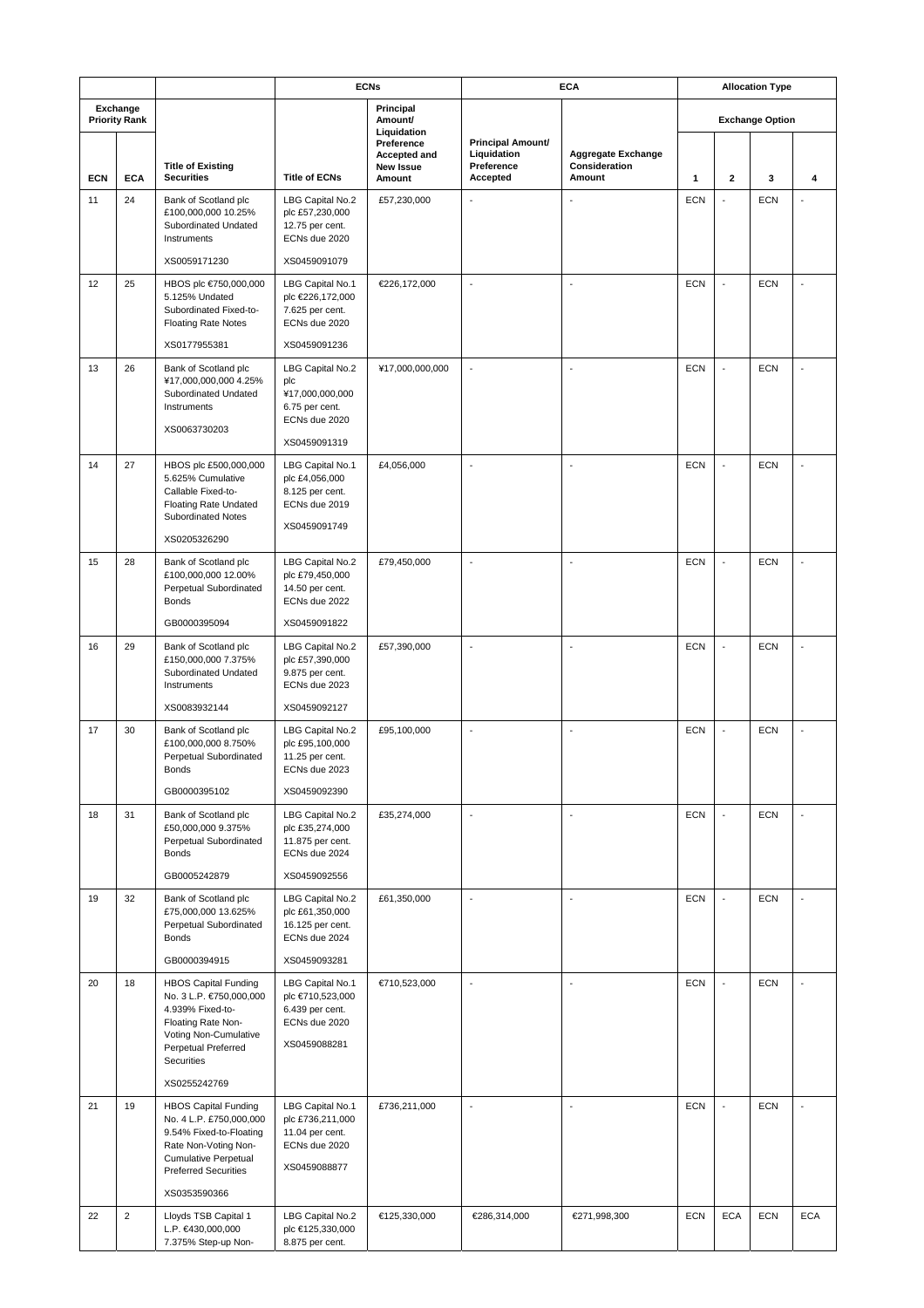|            |                                  | <b>ECNs</b>                                                                                                                               |                                                                                           | <b>ECA</b>                                        |                                                                   |                                                      | <b>Allocation Type</b>   |                        |              |            |  |  |
|------------|----------------------------------|-------------------------------------------------------------------------------------------------------------------------------------------|-------------------------------------------------------------------------------------------|---------------------------------------------------|-------------------------------------------------------------------|------------------------------------------------------|--------------------------|------------------------|--------------|------------|--|--|
|            | Exchange<br><b>Priority Rank</b> |                                                                                                                                           |                                                                                           | Principal<br>Amount/<br>Liquidation               |                                                                   |                                                      |                          | <b>Exchange Option</b> |              |            |  |  |
| <b>ECN</b> | <b>ECA</b>                       | <b>Title of Existing</b><br><b>Securities</b>                                                                                             | <b>Title of ECNs</b>                                                                      | Preference<br>Accepted and<br>New Issue<br>Amount | <b>Principal Amount/</b><br>Liquidation<br>Preference<br>Accepted | <b>Aggregate Exchange</b><br>Consideration<br>Amount | 1                        | 2                      | 3            | 4          |  |  |
|            |                                  | Voting Non-Cumulative<br><b>Preferred Securities</b>                                                                                      | ECNs due 2020                                                                             |                                                   |                                                                   |                                                      |                          |                        |              |            |  |  |
|            |                                  | XS0107222258                                                                                                                              | XS0459087986                                                                              |                                                   |                                                                   |                                                      |                          |                        |              |            |  |  |
| 23         | 6                                | Lloyds TSB Bank<br>Capital 2 L.P.<br>£250,000,000 7.834%<br>Sterling Step-up Non-<br>Voting Non-Cumulative<br><b>Preferred Securities</b> | LBG Capital No.2<br>plc £207,563,000<br>9.334 per cent.<br>ECNs due 2020<br>XS0459088109  | £207,563,000                                      | £37,854,000                                                       | £34,068,600                                          | <b>ECN</b>               | <b>ECA</b>             | <b>ECN</b>   | <b>ECA</b> |  |  |
|            |                                  | XS0107228024                                                                                                                              |                                                                                           |                                                   |                                                                   |                                                      |                          |                        |              |            |  |  |
| 24         | $\overline{7}$                   | Lloyds Banking Group<br>plc<br>£745,431,000 6.0884%<br>Non-Cumulative Fixed-<br>to-Floating Rate<br>Preference Shares<br>XS0408828803/    | LBG Capital No.1<br>plc £732,276,000<br>7.5884 per cent.<br>ECNs due 2020<br>XS0459086582 | £732,276,000                                      | £2,241,000                                                        | £1,568,700                                           | <b>ECN</b>               | <b>ECA</b>             | <b>ECN</b>   | <b>ECA</b> |  |  |
|            |                                  | GB00B3KSB675                                                                                                                              |                                                                                           |                                                   |                                                                   |                                                      |                          |                        |              |            |  |  |
| 25         | 8                                | Saphir Finance Public<br><b>Limited Company</b><br>£600,000,000 6.369%<br>Perpetual Non-<br><b>Cumulative Securities</b><br>XS0265483064  | LBG Capital No.1<br>plc £596,665,000<br>7.869 per cent<br>ECNs due 2020<br>XS0459093364   | £596,665,000                                      | £150,000                                                          | £105,000                                             | <b>ECN</b>               | <b>ECA</b>             | <b>ECN</b>   | <b>ECA</b> |  |  |
| 26         | 9                                | Lloyds TSB Bank plc                                                                                                                       | LBG Capital No.2                                                                          | €661,955,000                                      | €10,000                                                           | €7,300                                               | <b>ECN</b>               | <b>ECA</b>             | <b>ECN</b>   | <b>ECA</b> |  |  |
|            |                                  | €750,000,000 4.385%<br>Step-up Perpetual<br><b>Capital Securities</b>                                                                     | plc €661,955,000<br>6.385 per cent.<br>ECNs due 2020                                      |                                                   |                                                                   |                                                      |                          |                        |              |            |  |  |
|            |                                  | XS0218638236                                                                                                                              | XS0459088794                                                                              |                                                   |                                                                   |                                                      |                          |                        |              |            |  |  |
| 27         | 10                               | Lloyds TSB Bank plc<br>£784,611,000 13.00%<br>Step-up Perpetual<br><b>Capital Securities</b><br>callable 2019                             | LBG Capital No.2<br>plc £775,158,000<br>15.00 per cent.<br>ECNs due 2019<br>XS0459089255  | £775,158,000                                      | £1,000                                                            | £1,000                                               | <b>ECN</b>               | <b>ECA</b>             | <b>ECN</b>   | <b>ECA</b> |  |  |
|            |                                  | XS0408620135                                                                                                                              |                                                                                           |                                                   |                                                                   |                                                      |                          |                        |              |            |  |  |
| 28         | 11                               | Lloyds TSB Bank plc<br>€532,111,000 13.00%<br>Euro Step-up Perpetual<br><b>Capital Securities</b><br>callable 2019                        | LBG Capital No.2<br>plc €486,527,000<br>15.00 per cent.<br>ECNs due 2019<br>XS0459089412  | €486,527,000                                      |                                                                   |                                                      | ECN                      | <b>ECA</b>             | <b>ECN</b>   | <b>ECA</b> |  |  |
| 29         | 12                               | XS0408623311<br>Lloyds Banking Group                                                                                                      | LBG Capital No.1                                                                          | £331,070,000                                      | £954,000                                                          | £667,800                                             | <b>ECN</b>               | <b>ECA</b>             | <b>ECN</b>   | <b>ECA</b> |  |  |
|            |                                  | plc £334,951,000<br>6.3673% Non-<br>Cumulative Fixed-to-<br><b>Floating Rate</b><br>Preference Shares                                     | plc £331,070,000<br>7.8673 per cent.<br>ECNs due 2019<br>XS0459086749                     |                                                   |                                                                   |                                                      |                          |                        |              |            |  |  |
| 30         | 13                               | XS0408826427<br>Lloyds Banking Group                                                                                                      | LBG Capital No.1                                                                          | £102,050,932                                      | £13,831,013                                                       |                                                      | <b>ECN</b>               |                        |              |            |  |  |
|            |                                  | plc £186,190,532<br>6.475% Non-Cumulative<br>Preference Shares                                                                            | plc £102,050,932<br>7.975 per cent.<br>ECNs due 2024                                      |                                                   |                                                                   | £9,681,709                                           |                          | <b>ECA</b>             | <b>ECN</b>   | <b>ECA</b> |  |  |
|            |                                  | GB00B3KSB568                                                                                                                              | XS0459086822                                                                              |                                                   |                                                                   |                                                      |                          |                        |              |            |  |  |
| 31         | 14                               | Lloyds TSB Bank plc<br>£700,022,000 13.00%<br>Sterling Step-up<br>Perpetual Capital<br>Securities callable 2029<br>XS0408620721           | LBG Capital No.2<br>plc £67,853,000<br>15.00 per cent.<br>ECNs due 2029<br>XS0459089685   | £67,853,000                                       | £41,328,000                                                       | £41,328,000                                          | <b>ECN</b>               | <b>ECA</b>             | ECN/<br>ECA* | <b>ECA</b> |  |  |
| 32         | $\overline{4}$                   | Lloyds Banking Group                                                                                                                      | $\overline{\phantom{a}}$                                                                  | $\overline{\phantom{a}}$                          | €326,650,000                                                      | €244,987,500                                         | $\blacksquare$           | <b>ECA</b>             | <b>ECA</b>   | <b>ECA</b> |  |  |
|            |                                  | plc €500,000,000<br>7.875% Non-Cumulative<br>Preference Shares<br>XS0406095637                                                            |                                                                                           |                                                   |                                                                   |                                                      |                          |                        |              |            |  |  |
| 33         | $\,$ 5 $\,$                      | Lloyds Banking Group                                                                                                                      | $\overline{\phantom{a}}$                                                                  | $\blacksquare$                                    | US\$826,185,000                                                   | US\$619,638,750                                      | $\overline{\phantom{a}}$ | <b>ECA</b>             | <b>ECA</b>   | <b>ECA</b> |  |  |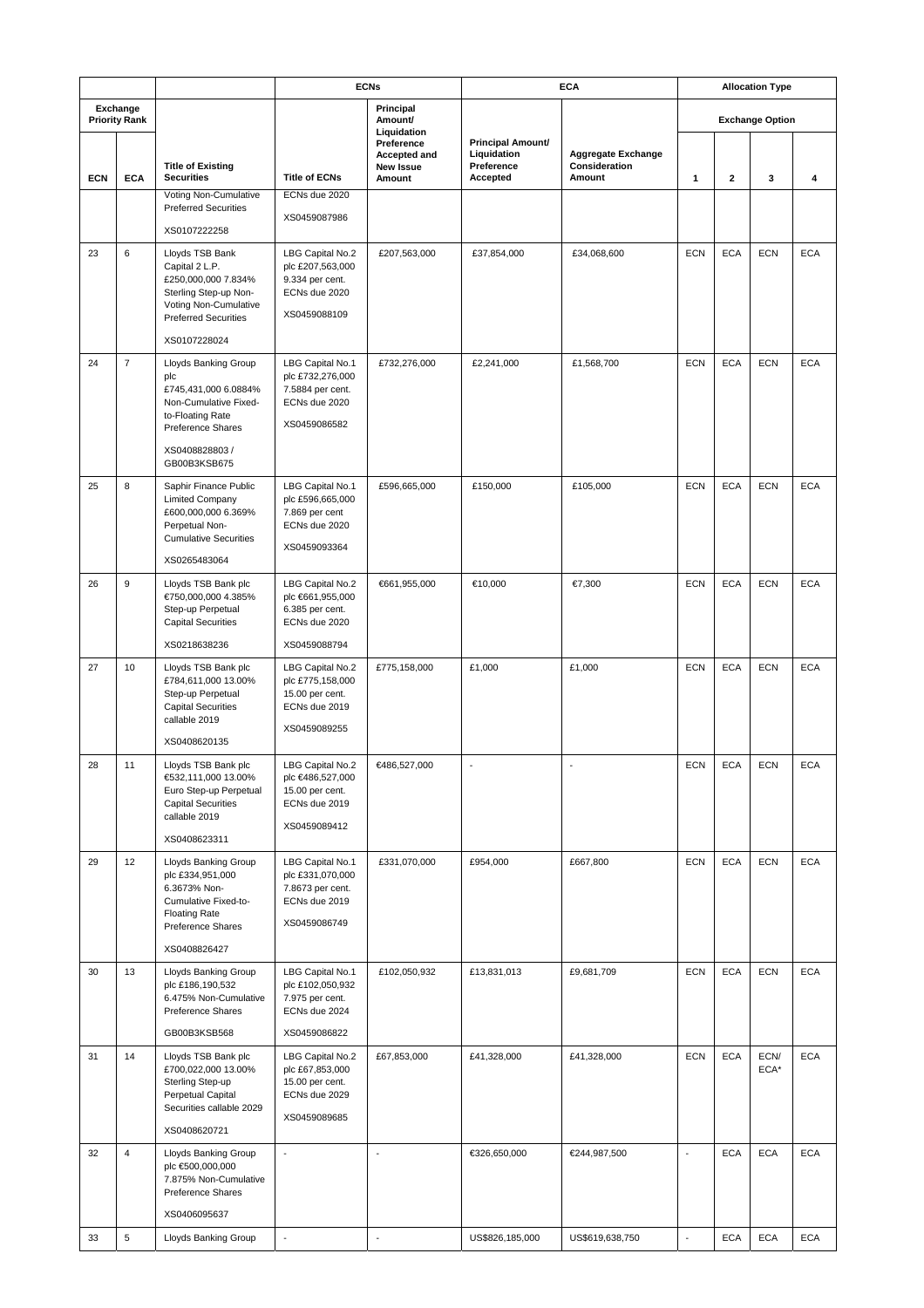|                                  |              |                                                                                                                                                                                      | <b>ECNs</b>              |                                                   | <b>ECA</b>                                                        |                                                      |                          | <b>Allocation Type</b>   |                          |                          |  |
|----------------------------------|--------------|--------------------------------------------------------------------------------------------------------------------------------------------------------------------------------------|--------------------------|---------------------------------------------------|-------------------------------------------------------------------|------------------------------------------------------|--------------------------|--------------------------|--------------------------|--------------------------|--|
| Exchange<br><b>Priority Rank</b> |              |                                                                                                                                                                                      |                          | Principal<br>Amount/<br>Liquidation               |                                                                   |                                                      | <b>Exchange Option</b>   |                          |                          |                          |  |
| <b>ECN</b>                       | <b>ECA</b>   | <b>Title of Existing</b><br><b>Securities</b>                                                                                                                                        | <b>Title of ECNs</b>     | Preference<br>Accepted and<br>New Issue<br>Amount | <b>Principal Amount/</b><br>Liquidation<br>Preference<br>Accepted | <b>Aggregate Exchange</b><br>Consideration<br>Amount | 1                        | $\mathbf{2}$             | 3                        | 4                        |  |
|                                  |              | plc US\$1,250,000,000<br>7.875% Non-Cumulative<br>Preference Shares                                                                                                                  |                          |                                                   |                                                                   |                                                      |                          |                          |                          |                          |  |
|                                  |              | XS0406095041                                                                                                                                                                         |                          |                                                   |                                                                   |                                                      |                          |                          |                          |                          |  |
| 34                               | 16           | Lloyds Banking Group<br>plc £299,987,729 9.25%<br>Non-Cumulative<br>Irredeemable<br>Preference Shares                                                                                | $\blacksquare$           | $\overline{a}$                                    | ÷,                                                                | Ĭ.                                                   | $\overline{\phantom{a}}$ | ÷,                       | ÷,                       | ÷,                       |  |
|                                  |              | GB00B3KS9W93                                                                                                                                                                         |                          |                                                   |                                                                   |                                                      |                          |                          |                          |                          |  |
| 35                               | 15           | Lloyds Banking Group<br>plc £99,999,942 9.75%<br>Non-Cumulative<br>Irredeemable<br>Preference Shares<br>GB00B3KSB238                                                                 | $\overline{\phantom{a}}$ | $\bar{\phantom{a}}$                               | £44,251,465                                                       | £43,366,436                                          | $\blacksquare$           | <b>ECA</b>               | <b>ECA</b>               | <b>ECA</b>               |  |
| 36                               | 3            | Lloyds TSB Bank plc                                                                                                                                                                  | $\blacksquare$           | $\overline{\phantom{a}}$                          | €238,774,000                                                      | €202,957,900                                         | $\overline{\phantom{a}}$ | <b>ECA</b>               | <b>ECA</b>               | <b>ECA</b>               |  |
|                                  |              | €500,000,000 6.35%<br>Step-up Perpetual<br><b>Capital Securities</b><br>XS0156923913                                                                                                 |                          |                                                   |                                                                   |                                                      |                          |                          |                          |                          |  |
| 37                               | 17           | Bank of Scotland plc<br>£150,000,000 7.286%<br>Series A Perpetual<br>Regulatory tier One<br>Securities                                                                               | $\overline{\phantom{a}}$ | $\overline{\phantom{a}}$                          | ÷,                                                                | $\overline{\phantom{a}}$                             | $\overline{\phantom{a}}$ | $\overline{\phantom{a}}$ | ÷,                       | $\overline{\phantom{a}}$ |  |
|                                  |              | XS0125681345                                                                                                                                                                         |                          |                                                   |                                                                   |                                                      |                          |                          |                          |                          |  |
| 38                               | 20           | Bank of Scotland plc<br>£150,000,000 7.281%<br>Series B Perpetual<br>Regulatory tier One<br><b>Securities</b>                                                                        | $\overline{\phantom{a}}$ | $\bar{\phantom{a}}$                               | $\overline{a}$                                                    | $\sim$                                               | $\overline{\phantom{a}}$ | $\sim$                   | $\overline{\phantom{a}}$ | $\overline{a}$           |  |
|                                  |              | XS0125686229                                                                                                                                                                         |                          |                                                   |                                                                   |                                                      |                          |                          |                          |                          |  |
| 39                               | $\mathbf{1}$ | Lloyds TSB Bank plc<br>US\$1,000,000,000<br>6.90% Perpetual Capital<br>Securities<br>XS0156372343                                                                                    | ÷,                       | $\overline{\phantom{a}}$                          | US\$656,555,000                                                   | US\$ 577,768,400                                     | $\overline{\phantom{a}}$ | <b>ECA</b>               | <b>ECA</b>               | <b>ECA</b>               |  |
| 40                               | 40           | Bank of Scotland Capital                                                                                                                                                             | $\overline{\phantom{a}}$ | $\bar{\phantom{a}}$                               | $\sim$                                                            | $\overline{\phantom{a}}$                             | $\sim$                   | ÷,                       | ÷,                       | ÷,                       |  |
|                                  |              | Funding L.P.<br>£250,000,000 8.117%<br>Non-Cumulative<br>Perpetual Preferred<br>Securities, Class A<br>XS0109138536 (Reg S)<br>XS0109138882 (144a)                                   |                          |                                                   |                                                                   |                                                      |                          |                          |                          |                          |  |
| 41                               | 41           | <b>HBOS Euro Finance</b><br>(Jersey) L.P.<br>€415,000,000 7.627%<br>Fixed-to-Floating Rate<br>Guaranteed Non-Voting<br>Non-Cumulative<br><b>Preferred Securities</b><br>GB0058322420 | $\overline{\phantom{a}}$ | $\overline{\phantom{a}}$                          | $\overline{\phantom{a}}$                                          | $\overline{a}$                                       | $\overline{\phantom{a}}$ | ÷,                       | ÷,                       | $\blacksquare$           |  |
| 42                               | 42           |                                                                                                                                                                                      | $\overline{\phantom{a}}$ | $\overline{\phantom{a}}$                          | ÷,                                                                | $\overline{\phantom{a}}$                             | $\overline{\phantom{a}}$ | ÷,                       | ÷,                       | ÷,                       |  |
|                                  |              | <b>HBOS Capital Funding</b><br>L.P. £600,000,000<br>6.461% Guaranteed<br>Non-Voting Non-<br><b>Cumulative Perpetual</b><br><b>Preferred Securities</b><br>Series A<br>XS0139175821   |                          |                                                   |                                                                   |                                                      |                          |                          |                          |                          |  |
| 43                               | 43           | Bank of Scotland Capital                                                                                                                                                             | $\Box$                   | $\overline{\phantom{a}}$                          | $\overline{a}$                                                    | $\overline{\phantom{a}}$                             | $\overline{\phantom{a}}$ | ÷,                       | $\overline{\phantom{a}}$ | ÷,                       |  |
|                                  |              | Funding L.P.<br>£150,000,000 7.754%<br>Non-Cumulative<br>Perpetual Preferred                                                                                                         |                          |                                                   |                                                                   |                                                      |                          |                          |                          |                          |  |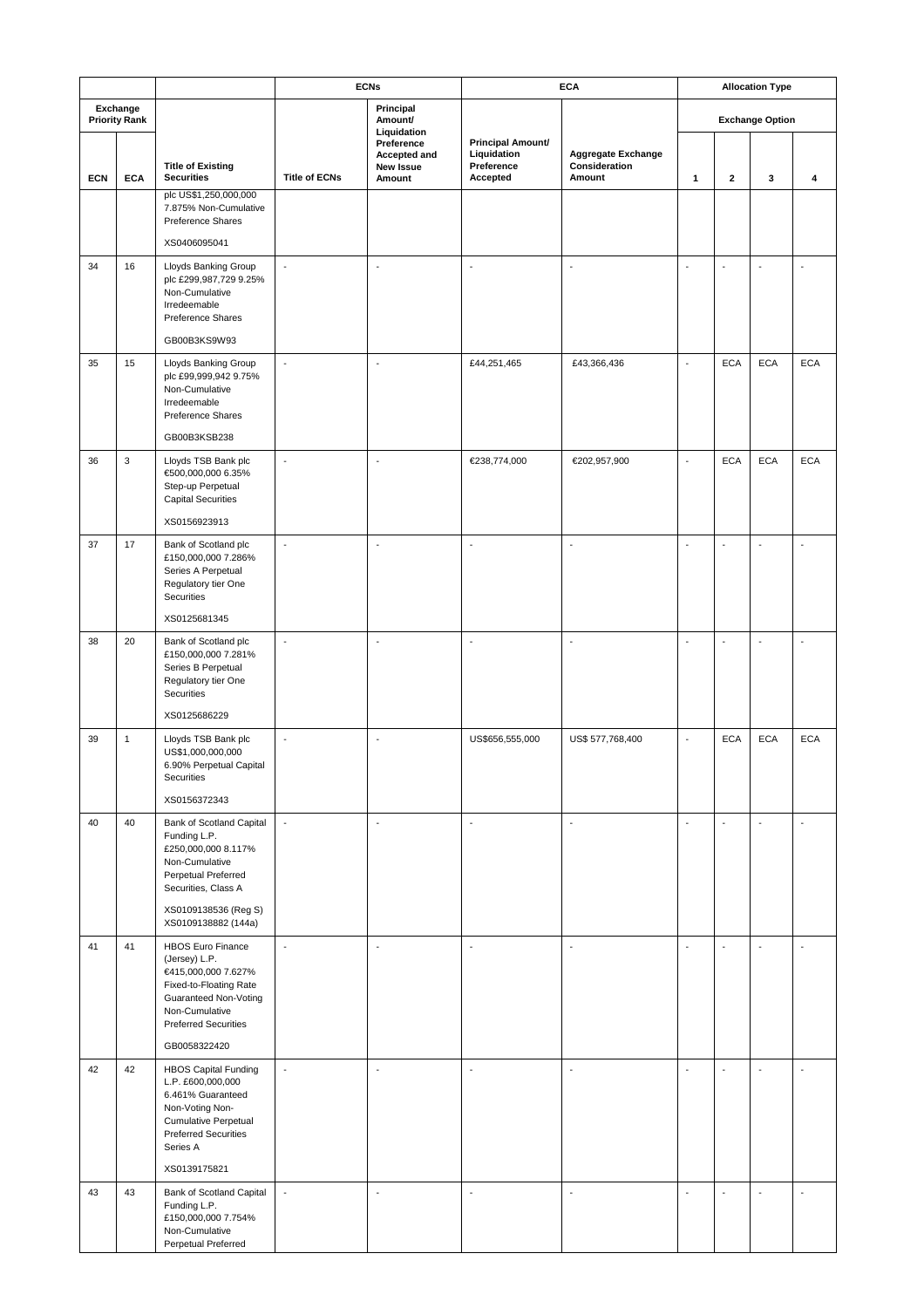|                                  | <b>ECNs</b> |                                                                                                                                                                       | <b>ECA</b>               | <b>Allocation Type</b>                            |                                                                   |                                                      |                          |                          |                          |                          |  |
|----------------------------------|-------------|-----------------------------------------------------------------------------------------------------------------------------------------------------------------------|--------------------------|---------------------------------------------------|-------------------------------------------------------------------|------------------------------------------------------|--------------------------|--------------------------|--------------------------|--------------------------|--|
| Exchange<br><b>Priority Rank</b> |             |                                                                                                                                                                       |                          | Principal<br>Amount/<br>Liquidation               |                                                                   |                                                      | <b>Exchange Option</b>   |                          |                          |                          |  |
| <b>ECN</b>                       | <b>ECA</b>  | <b>Title of Existing</b><br><b>Securities</b>                                                                                                                         | <b>Title of ECNs</b>     | Preference<br>Accepted and<br>New Issue<br>Amount | <b>Principal Amount/</b><br>Liquidation<br>Preference<br>Accepted | <b>Aggregate Exchange</b><br>Consideration<br>Amount | 1                        | 2                        | 3                        | 4                        |  |
|                                  |             | Securities, Class B                                                                                                                                                   |                          |                                                   |                                                                   |                                                      |                          |                          |                          |                          |  |
|                                  |             | XS0109139344 (Reg S)<br>XS0109139427 (144a)                                                                                                                           |                          |                                                   |                                                                   |                                                      |                          |                          |                          |                          |  |
| 44                               | 44          | <b>HBOS Sterling Finance</b><br>(Jersey) L.P.<br>£245,000,000 7.881%<br>Guaranteed Non-Voting<br>Non-Cumulative<br><b>Preferred Securities</b><br>GB0058327924        | $\blacksquare$           | $\sim$                                            | $\overline{\phantom{a}}$                                          | $\overline{\phantom{a}}$                             | $\overline{\phantom{a}}$ | ÷,                       |                          | L,                       |  |
| 45                               | 45          | <b>HBOS Capital Funding</b><br>No. 1 L.P.<br>US\$1,000,000,000<br>6.85% Guaranteed Non-<br>Voting Non-Cumulative<br>Perpetual Preferred<br>Securities<br>XS0165483164 | $\blacksquare$           | ÷,                                                | ÷,                                                                | $\overline{a}$                                       | $\overline{\phantom{a}}$ | $\overline{a}$           |                          | L.                       |  |
| 46                               | 46          | HBOS plc €300,000,000<br><b>Floating Rate Undated</b><br>Subordinated Step-up<br>Notes<br>XS0111627112                                                                | $\blacksquare$           | $\overline{\phantom{a}}$                          | $\overline{\phantom{a}}$                                          | ÷,                                                   | $\overline{\phantom{a}}$ | Ĭ.                       |                          | L,                       |  |
| 47                               | 47          | HBOS plc<br>¥42,500,000,000 3.50%<br>Undated Subordinated<br>Step-up Notes                                                                                            | $\blacksquare$           | $\overline{\phantom{a}}$                          | $\sim$                                                            | $\overline{\phantom{a}}$                             | $\sim$                   | $\overline{a}$           |                          | L.                       |  |
|                                  |             | XS0125599687                                                                                                                                                          |                          |                                                   |                                                                   |                                                      |                          |                          |                          |                          |  |
| 48                               | 48          | HBOS plc €500,000,000<br>6.05% Fixed-to-Floating<br>Rate Undated<br>Subordinated Notes                                                                                | $\overline{\phantom{a}}$ | $\overline{\phantom{a}}$                          | $\overline{\phantom{a}}$                                          | ÷,                                                   | $\overline{\phantom{a}}$ | $\overline{\phantom{a}}$ | $\overline{\phantom{a}}$ | L.                       |  |
|                                  |             | XS0138988042                                                                                                                                                          |                          |                                                   |                                                                   |                                                      |                          |                          |                          |                          |  |
| 49                               | 49          | HBOS plc £300,000,000<br>7.50% Undated<br>Subordinated Step-up<br>Notes<br>XS0111599311                                                                               | $\overline{\phantom{a}}$ | $\overline{\phantom{a}}$                          | $\overline{\phantom{a}}$                                          | $\overline{\phantom{a}}$                             | $\overline{\phantom{a}}$ | $\overline{\phantom{a}}$ | $\blacksquare$           | Ĭ.                       |  |
| 50                               | 50          | HBOS plc £600,000,000<br>5.75% Undated<br>Subordinated Step-up<br>Notes                                                                                               | $\Box$                   | $\Box$                                            | $\overline{\phantom{a}}$                                          | $\overline{\phantom{a}}$                             | $\overline{\phantom{a}}$ | $\overline{\phantom{a}}$ | $\overline{\phantom{a}}$ | $\Box$                   |  |
|                                  |             | XS0166717388                                                                                                                                                          |                          |                                                   |                                                                   |                                                      |                          |                          |                          |                          |  |
| 51                               | 51          | HBOS plc £500,000,000<br>5.75% Undated<br>Subordinated Step-up<br>Notes                                                                                               | $\overline{\phantom{a}}$ | $\overline{\phantom{a}}$                          | $\overline{\phantom{a}}$                                          | $\overline{\phantom{a}}$                             | $\overline{\phantom{a}}$ | $\overline{\phantom{a}}$ | $\overline{a}$           | $\overline{\phantom{a}}$ |  |
|                                  |             | XS0158313758                                                                                                                                                          |                          |                                                   |                                                                   |                                                      |                          |                          |                          |                          |  |
| 52                               | 52          | Lloyds TSB Bank plc<br>£100,000,000 11.75%<br>Perpetual Subordinated<br><b>Bonds</b><br>GB0001905362                                                                  | $\blacksquare$           | $\sim$                                            | $\blacksquare$                                                    | $\sim$                                               | $\blacksquare$           | $\sim$                   | $\overline{a}$           | $\Box$                   |  |
|                                  |             |                                                                                                                                                                       | Total                    | £6,994,919,567                                    | Total                                                             | £1,483,738,725                                       |                          |                          |                          |                          |  |
|                                  |             |                                                                                                                                                                       | (£ equivalent)           |                                                   | (£ equivalent)                                                    |                                                      |                          |                          |                          |                          |  |

\* Offers to Exchange specifying Exchange Option 3 which were pro rated as a result of reaching the Maximum ECN New Issue Amount and which constitute Option 3 Residual

Offers, have been applied to the ECA Priority in accordance with the ranking of the relative Existing Securities.

#### *Offers to Exchange accepted pursuant to the ECA Priority*

Lloyds Banking Group and the ECN Issuers have accepted in full all valid Offers to Exchange in respect of those Existing Securities which have amounts listed in the columns "ECA - Principal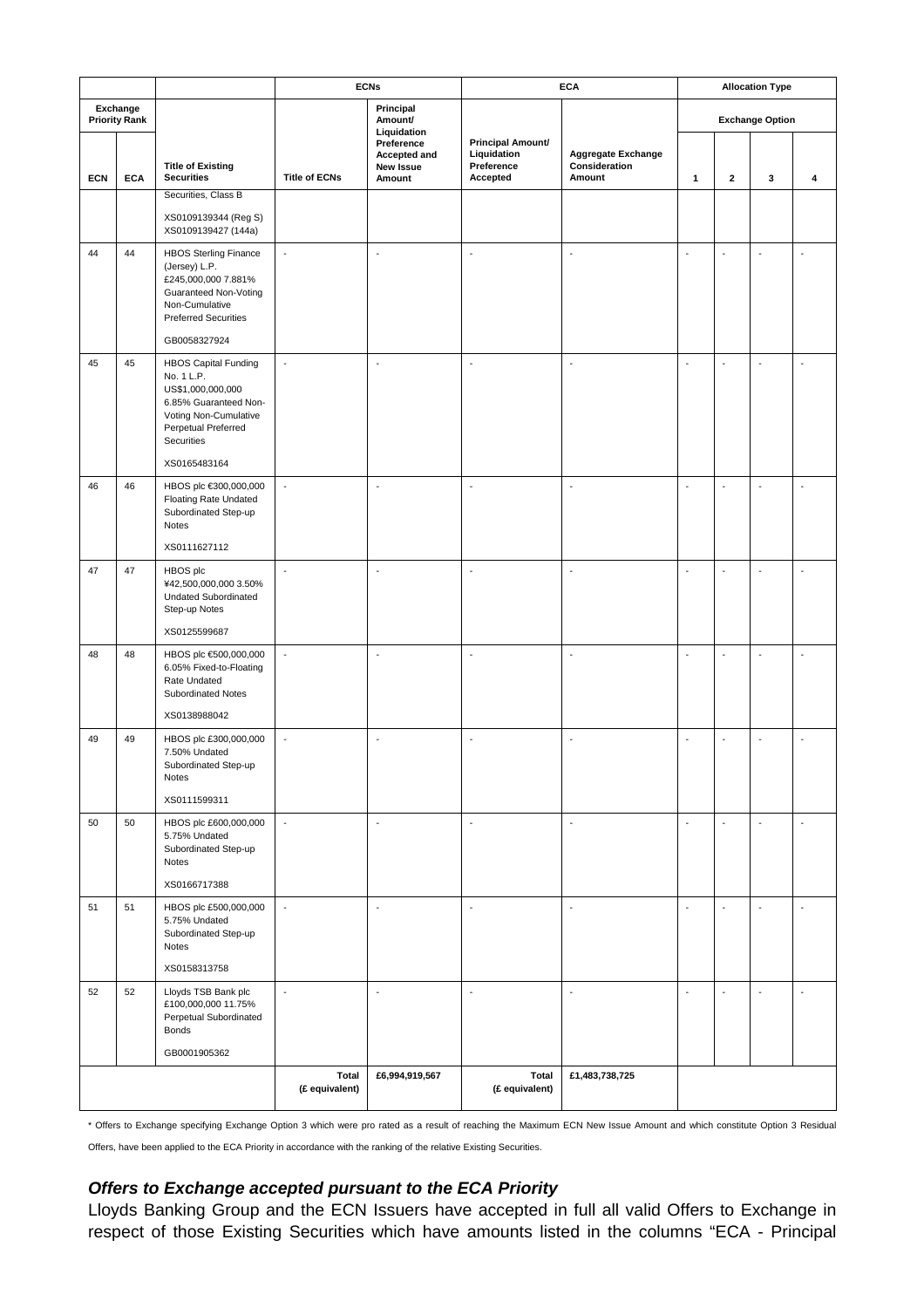Amount/Liquidation Preference Accepted" and "ECA - Aggregate Exchange Consideration Amount" corresponding to such Existing Securities in the table above for the relevant Exchange Consideration Amount. If no amount is listed in the columns "ECA - Principal Amount/Liquidation Preference Accepted" and "ECA - Aggregate Exchange Consideration Amount" corresponding to any Existing Securities in the table above, the relevant Existing Securities will not be exchanged for the relevant Exchange Consideration Amount. The aggregate Exchange Consideration Amount will be equivalent to £1.48 billion (compared to a Maximum Exchange Consideration Amount of £1.5 billion).

A Holder will receive an Exchange Consideration Amount payable in New Shares and/or cash in an amount, per £1,000, €1,000, US\$1,000 or ¥1,000 (as applicable) of its Existing Securities accepted for exchange pursuant to the ECA Priority, equal to the relevant Exchange Consideration Amount, as specified in Part III of the Non-US Exchange Offer Memorandum, or, in certain limited circumstances, Additional ECNs on a par-for-par basis.

The New Shares, cash and/or, in the applicable limited circumstances, the Additional ECNs, together with any Accrued Interest Payments and Accrued Dividends Payments in respect of Existing Securities accepted for exchange pursuant to the ECA Priority, are expected to be issued or paid (as the case may be) on the Late Settlement Date, being 18 February 2010. Lloyds Banking Group will, on or around 12 February 2010, announce, amongst others, the New Shares Price and whether Holders whose Offers to Exchange have been accepted for the relevant Exchange Consideration Amount, will receive New Shares, cash and/or in certain limited circumstances Additional ECNs, as more particularly set out in the Non-US Exchange Offer Memorandum.

### *Offers to Exchange accepted pursuant to the ECN Priority*

Lloyds Banking Group and the ECN Issuers have accepted all valid Offers to Exchange in respect of the Existing Securities which have an amount listed in the column "ECNs - Principal Amount/Liquidation Preference Accepted and New Issue Amount" corresponding to such Existing Securities in the table above for ECNs. If no amount is listed in the column "ECNs - Principal Amount/Liquidation Preference Accepted and New Issue Amount" corresponding to any Existing Securities in the table above the relevant Existing Securities will not be exchanged for ECNs. The Lloyds TSB Bank plc £700,022,000 13.00 per cent. Sterling Step-up Perpetual Capital Securities (ISIN: XS0408620721) were accepted for exchange on a pro rata basis, as further detailed below. The aggregate principal amount of ECNs to be issued by the ECN Issuers will be equivalent to £6.99 billion (compared to the Maximum ECN New Issue Amount of £7.0 billion, which was increased from £5.5 billion by Lloyds Banking Group on 11 November 2009 following high levels of investor interest).

Save as noted immediately below, the ECNs are expected to be issued, and any Accrued Interest Payments and Accrued Dividends Payments in respect of Existing Securities accepted for exchange pursuant to the ECN Priority, are expected to be made, on the Early Settlement Date, being 1 December 2009.

Holders of Existing Securities held through CREST and who do not have access to a securities account with Euroclear or Clearstream, Luxembourg, and who will receive any ECNs to which they have become entitled in the form of CREST Depositary Interests ("CDIs") through CREST, may receive such ECNs and any Accrued Interest Payments or Accrued Dividends Payments after the Early Settlement Date, as noted in the announcement made by Lloyds Banking Group on 12 November 2009.

### *General*

**Exchange Options 3 and 4:** In accordance with the operation of the Exchange Priorities described in Appendix 3 to the Non-US Exchange Offer Memorandum, the ECA Priority was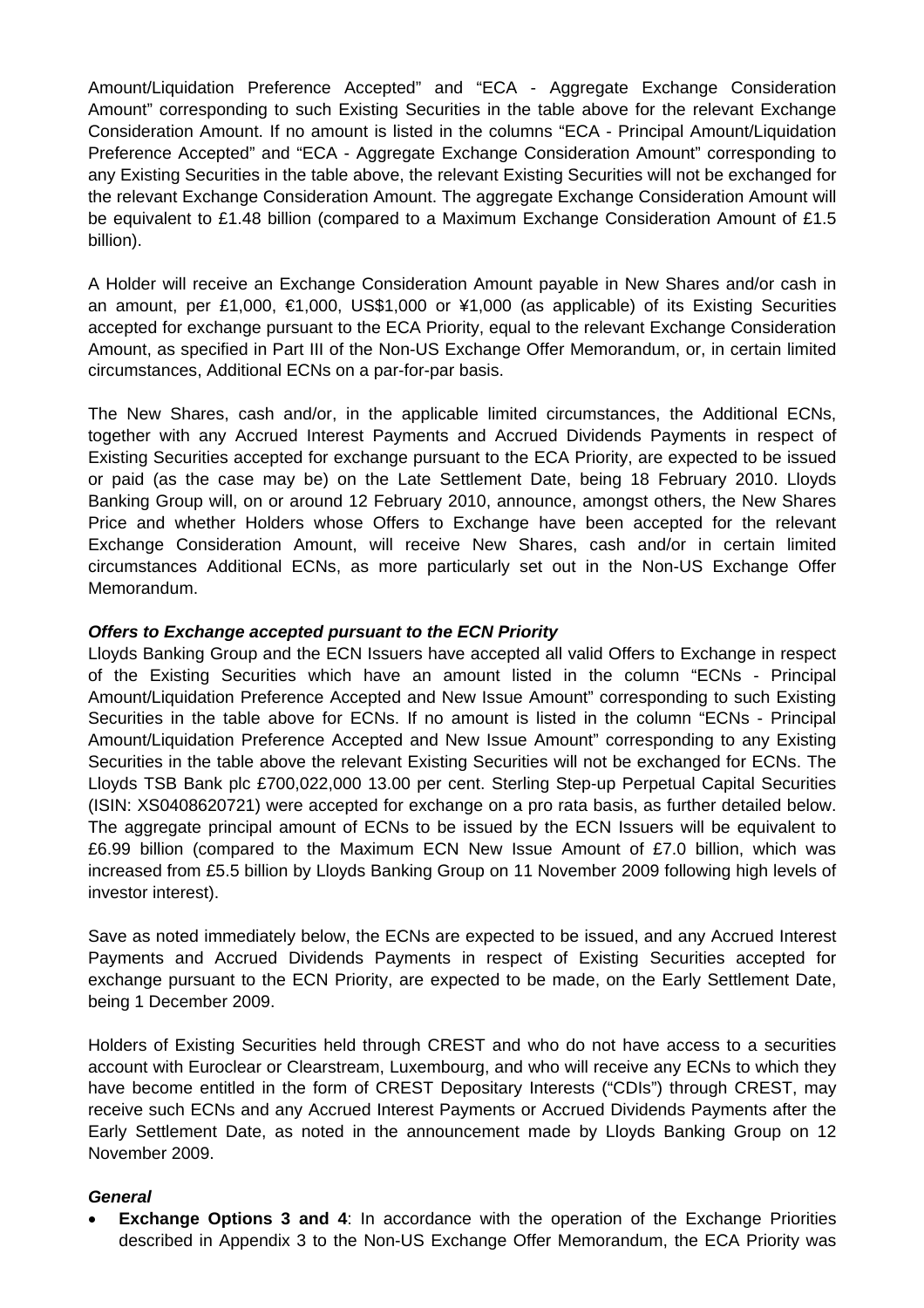re-run in Step 3. Consequently (i) any Offers to Exchange Existing Securities specifying Exchange Option 4 which were not accepted pursuant to the ECA Priority did not participate in the ECN Priority; and (ii) any valid Offers to Exchange specifying Exchange Option 3 which were not accepted pursuant to the ECN Priority had the opportunity to participate in the ECA Priority.

- **Scaling of Offers to Exchange**: Save as specified in the following sentence, all Offers to Exchange which have been accepted were accepted in full and no scaling factor was applied when accepting such Offers to Exchange. Existing Securities accepted for exchange pursuant to the ECN Priority and belonging to the Lloyds TSB Bank plc £700,022,000 13.00 per cent. Sterling Step-up Perpetual Capital Securities (ISIN: XS0408620721) were scaled in the ECN Priority by a factor of 0.105338.
- **Retail Participation in the Exchange Offer**: The Group values the fact that it has one of the largest retail preference shareholder bases in the UK. It has sought to structure the Non-US Exchange Offer to enable the vast majority of such individuals to participate, including an amendment to the terms of the Non-US Exchange Offer to allow ECNs to settle through CREST in the form of CREST Depositary Interests, or "CDIs", as announced by Lloyds Banking Group on 12 November 2009.
- **Retail Holdings Offer**: In addition to the above, and as mentioned in the Non-US Exchange Offer Memorandum, the Group intends to invite Eligible Retail Holders to participate in the Retail Holdings Offer. Subject to certain resolutions being passed at the General Meeting on 26 November 2009, the Group will write to each Eligible Retail Holder with details of this offer and of how to participate in it. The Group intends to write to such holders in the first half of December and for the offer to remain open until mid January to allow them sufficient time to participate.

### **US Exchange Offer - Offers to Exchange received at the Early Tender Deadline**

Further to the announcement on 3 November 2009, pursuant to which Lloyds Banking Group invited Holders of six series of certain Existing Securities to Offer to Exchange their Existing Securities for Enhanced Capital Notes, Lloyds Banking Group hereby announces the expiration of the Early Tender Deadline for the US Exchange Offer. The Early Tender Deadline was 5.00 p.m. (New York City time) on 20 November 2009.

As at the Early Tender Deadline, Lucid and DF King had received Offers to Exchange the Existing Securities which are subject to the US Exchange Offer as follows:

| Rank | <b>Title of Existing Securities</b>                                                                                | <b>Principal Amount Offered for</b><br><b>Exchange at Early Tender Deadline</b> |  |  |  |
|------|--------------------------------------------------------------------------------------------------------------------|---------------------------------------------------------------------------------|--|--|--|
| 1    | HBOS plc US\$1,000,000,000 5.375% Undated Fixed to Floating<br>Rate Subordinated Notes                             | US\$985,778,000                                                                 |  |  |  |
|      | US4041A2AG96 (144A) / US4041A3AF96 (Reg S)                                                                         |                                                                                 |  |  |  |
| 2    | HBOS Capital Funding No.2 L.P. US\$750,000,000 6.071% Non-<br>voting Non-cumulative Perpetual Preferred Securities | US\$623,973,000                                                                 |  |  |  |
|      | USG43648AA57 (Reg S) / US40411CAA09 (144A)                                                                         |                                                                                 |  |  |  |
| 3    | Bank of Scotland plc US\$250,000,000 Undated Floating Rate<br><b>Primary Capital Notes</b>                         | US\$185,700,000                                                                 |  |  |  |
|      | GB0000765403                                                                                                       |                                                                                 |  |  |  |
| 4    | Lloyds TSB Bank plc US\$500,000,000 Primary Capital Undated<br>Floating Rate Notes (Series 2)                      | US\$163,240,000                                                                 |  |  |  |
|      | GB0005205751                                                                                                       |                                                                                 |  |  |  |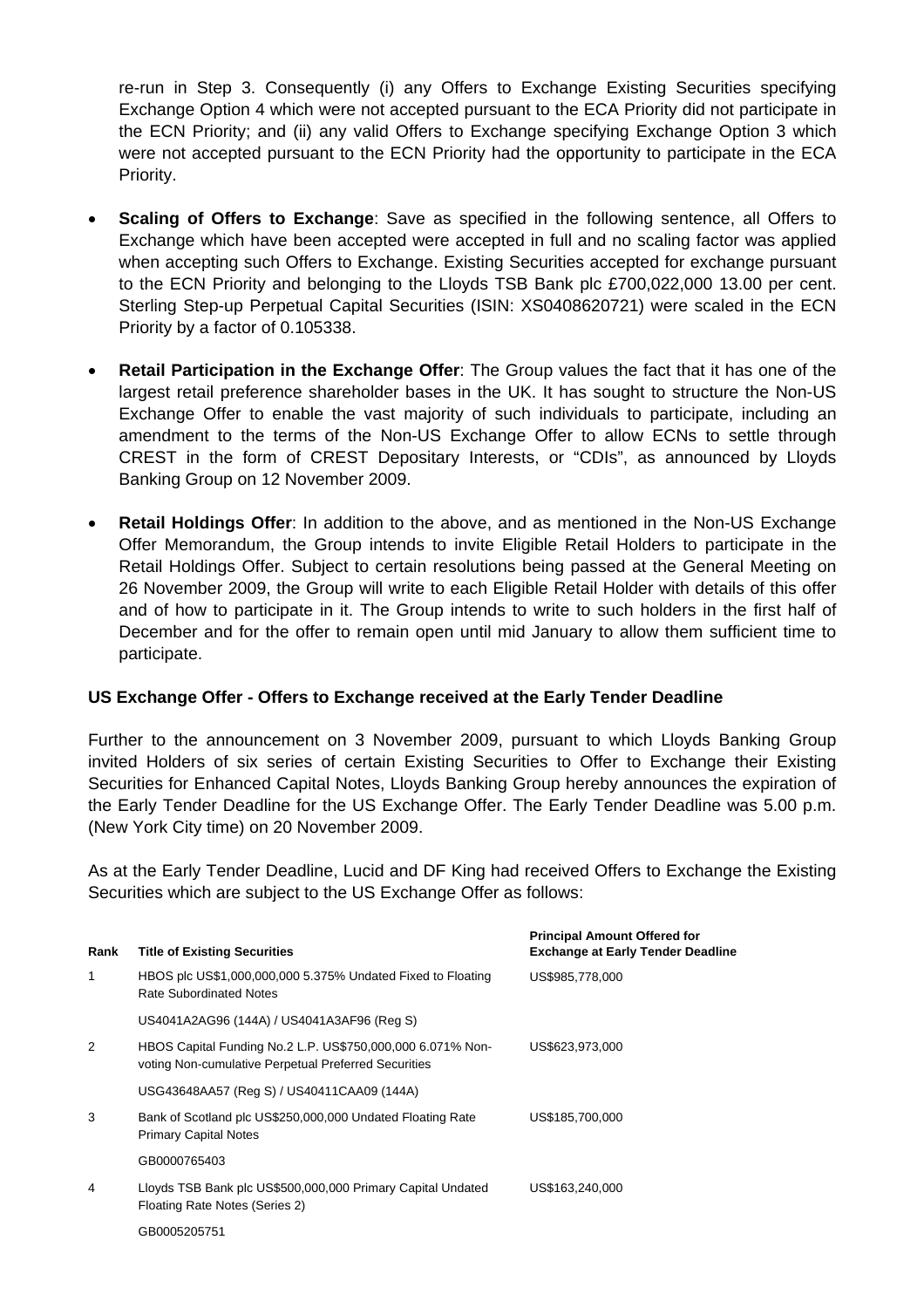| Rank | <b>Title of Existing Securities</b>                                                           |  | <b>Principal Amount Offered for</b><br><b>Exchange at Early Tender Deadline</b> |
|------|-----------------------------------------------------------------------------------------------|--|---------------------------------------------------------------------------------|
| 5    | Lloyds TSB Bank plc US\$750,000,000 Primary Capital Undated<br>Floating Rate Notes (Series 1) |  | US\$477.480,000                                                                 |
|      | GB0005224307                                                                                  |  |                                                                                 |
| 6    | Lloyds TSB Bank plc US\$600,000,000 Primary Capital Undated<br><b>Floating Rate Notes</b>     |  | US\$228.620.000                                                                 |
|      | GB0005232391                                                                                  |  |                                                                                 |
|      | Total                                                                                         |  | US\$2,664,791,000                                                               |

### **Increase in Maximum ECN New Issue Amount under the US Exchange Offer; Withdrawal Deadline**

Lloyds Banking Group hereby announces an increase in the Maximum ECN New Issue Amount from US\$800,000,000 to US\$985,636,000. Neither the Withdrawal Deadline nor the withdrawal rights have been extended as a result of this increase for the HBOS plc US\$1,000,000,000 5.375% Undated Fixed to Floating Rate Subordinated Notes. However, for the other Existing Securities which are subject to the US Exchange Offer, the Withdrawal Deadline and withdrawal rights are hereby being extended through to the expiration of the US Exchange Offer.

The US Exchange Offer will expire at 12.00 a.m. midnight (New York City time) on 7 December 2009. Lloyds Banking Group will make a further announcement on 8 December 2009 to announce the final results of the US Exchange Offer by 9.00 a.m. (London time).

Capitalised terms used, but not otherwise defined in this announcement, shall have the meanings given to them in the Exchange Offer Memoranda dated 3 November 2009 relating to the Exchange **Offers** 

For further information:

| <b>Investor Relations</b> |
|---------------------------|
|                           |

| <b>Michael Oliver</b><br>Director of Investor Relations<br>Email: michael.oliver@ltsb-finance.co.uk | +44 (0) 20 7356 2167 |
|-----------------------------------------------------------------------------------------------------|----------------------|
| Moira d'Arcy<br><b>Head of Debt Investor Relations</b><br>Email: moira.d'arcy@ltsb-finance.co.uk    | +44 (0) 20 7356 2164 |
| <b>Media Relations</b>                                                                              |                      |
| Sara Evans<br>Media Relations Manager<br>Email: sara.evans2@lloydstsb.co.uk                         | +44 (0) 20 7356 2075 |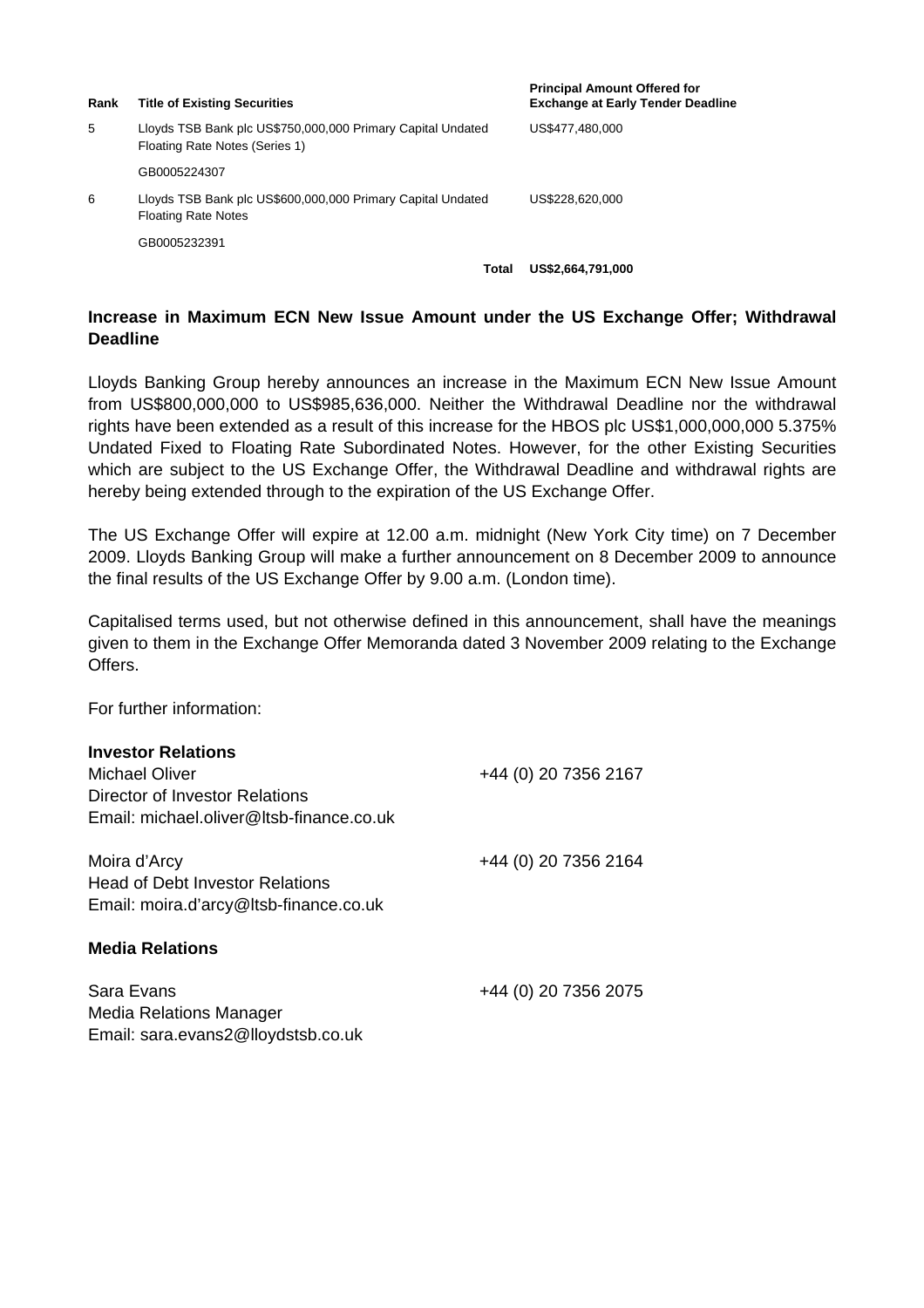In addition, requests for information in relation to the Non-US Exchange Offer may be directed to:

## **JOINT GLOBAL CO-ORDINATORS, JOINT SPONSORS, LEAD DEALER MANAGERS AND JOINT STRUCTURING ADVISERS**

**Merrill Lynch International** Merrill Lynch Financial Centre 2 King Edward Street London EC1A 1HQ United Kingdom

Tel: +44 20 7995 3715 Fax: +44 20 7995 8582 Attention: Liability Management – John Cavanagh email: john.m.cavanagh@baml.com

**UBS Limited** 1 Finsbury Avenue London EC2M 2PP United Kingdom

Tel: +44 20 7567 0525 Fax: +44 20 7568 5332 Attention: Liability Management Group email: OL-Lloyds-Exchange@ubs.com

The other Dealer Managers and the Exchange Agent in connection with the Non-US Exchange Offer are:

### **DEALER MANAGERS**

### **Citigroup Global Markets Limited**

Citigroup Centre Canada Square Canary Wharf London E14 5LB United Kingdom

Tel: +44 20 7986 8969 Attention: Liability Management Graham Bahan email: liabilitymanagement.europe@citi.com

# **HSBC Bank plc**

8 Canada Square London E14 5HQ United Kingdom

**Goldman Sachs International**

Peterborough Court 133 Fleet Street London EC4A 2BB United Kingdom

Tel: +44 20 7552 9912 Fax: +44 20 7774 4477 Attention: European Fixed Income **Syndicate** Oliver Sedgwick email: oliver.sedgwick@gs.com

**J.P. Morgan Securities Ltd.**

125 London Wall London EC2Y 5AJ United Kingdom

Tel: +44 20 7991 5874 Attention: Liability Management – Andrew **Montgomery** email: liability.management@hsbcib.com

Tel: +44 20 7779 2468 Attention: FIG Syndicate - Richard Howard email: richard.v.howard@jpmorgan.com

### **EXCHANGE AGENT**

**Lucid Issuer Services Limited** 436 Essex Road London N1 3QP United Kingdom

Tel: +44 20 7704 0880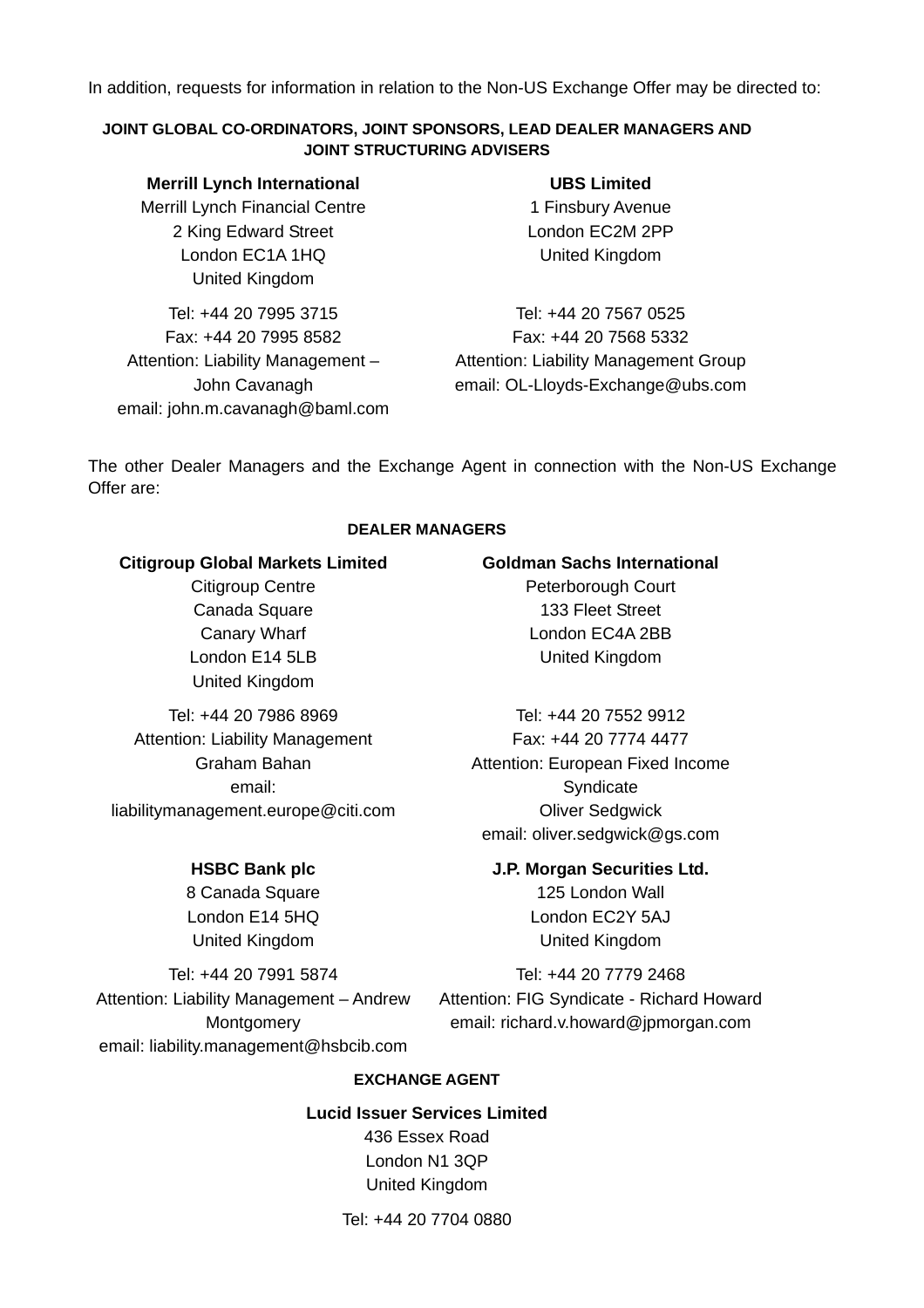Fax: +44 20 7067 9098 Attention: Sunjeeve Patel, Lee Pellicci, Yves Theis, David Shilson email: lbg@lucid-is.com

### **DISCLAIMER**

This announcement must be read in conjunction with the exchange offer memorandum for the Non-US Exchange Offer dated 3 November 2009 (the "Non-US Exchange Offer Memorandum") and with the exchange offer memorandum for the US Exchange Offer dated 3 November 2009 (the "US Exchange Offer Memorandum", and together with the Non-US Exchange Offer Memorandum, the "Exchange Offer Memoranda"). This announcement and the Exchange Offer Memoranda contain important information which must be read carefully before any decision is made with respect to the respective Exchange Offers. If any Holder is in any doubt as to the action it should take, it is recommended to seek its own legal, tax, financial and accounting advice, including as to any tax consequences, from its stockbroker, bank manager, solicitor, accountant or other independent financial adviser. Any individual or company whose Existing Securities are held on its behalf by a broker, dealer, bank, custodian, trust company, or other nominee must contact such entity if it wishes to participate in the relevant Exchange Offer. None of the Dealer Managers, the Exchange Agents, the ECN Trustee, or any person who controls, or is a director, officer, employee or agent of such persons, or any affiliate of such persons, makes any recommendation as to whether Holders should participate in the Exchange Offers. No offer or invitation to acquire or exchange any securities is being made pursuant to this announcement. Neither this announcement nor the Exchange Offer Memoranda constitute an invitation to participate in the Exchange Offers in any jurisdiction in which, or to or from any person to or from whom, it is unlawful to make such invitation under applicable securities laws and offers of Existing Securities for exchange pursuant to the Exchange Offers will not be accepted from Holders in any jurisdiction where such invitation is unlawful.

The distribution of this announcement and the Exchange Offer Memoranda in certain jurisdictions may be restricted by law. Persons into whose possession this announcement and/or the Exchange Offer Memoranda come are required by each of the ECN Issuers, Lloyds Banking Group, the Dealer Managers and the Exchange Agents to inform themselves about, and to observe, any such restrictions.

# **OFFER RESTRICTIONS**

### **European Economic Area**

This announcement and the Exchange Offer Memoranda have been prepared on the basis that the Exchange Offers will either be made pursuant to an exemption under the Prospectus Directive, as implemented in Member States of the EEA, from the requirement to produce a prospectus for offers of the ECNs or (in the case of the Non-US Exchange Offer only) the relevant Exchange Consideration, or (in the case of the Non-US Exchange Offer only) by the use of the Non-US Exchange Offer Memorandum, as a prospectus approved by the UKLA and prepared in accordance with the Prospectus Directive and the Prospectus Rules made under section 73A of FSMA and passported to the EEA Permitted Jurisdictions. Accordingly, any person making or intending to make an Offer to Exchange pursuant to the Non-US Exchange Offer within the EEA should only do so in the EEA Permitted Jurisdictions using the Non-US Exchange Offer Memorandum, or, in any other EEA jurisdiction, in circumstances in which no obligation arises for the ECN Issuers, Lloyds Banking Group or any of the Dealer Managers to produce a prospectus for such offer.

### **United States**

The Non-US Exchange Offer is not being made, and will not be made, directly or indirectly, in or into, or by use of the mail of, or by any means or instrumentality of interstate or foreign commerce of or of any facilities of a national securities exchange of, the United States or to, or for the account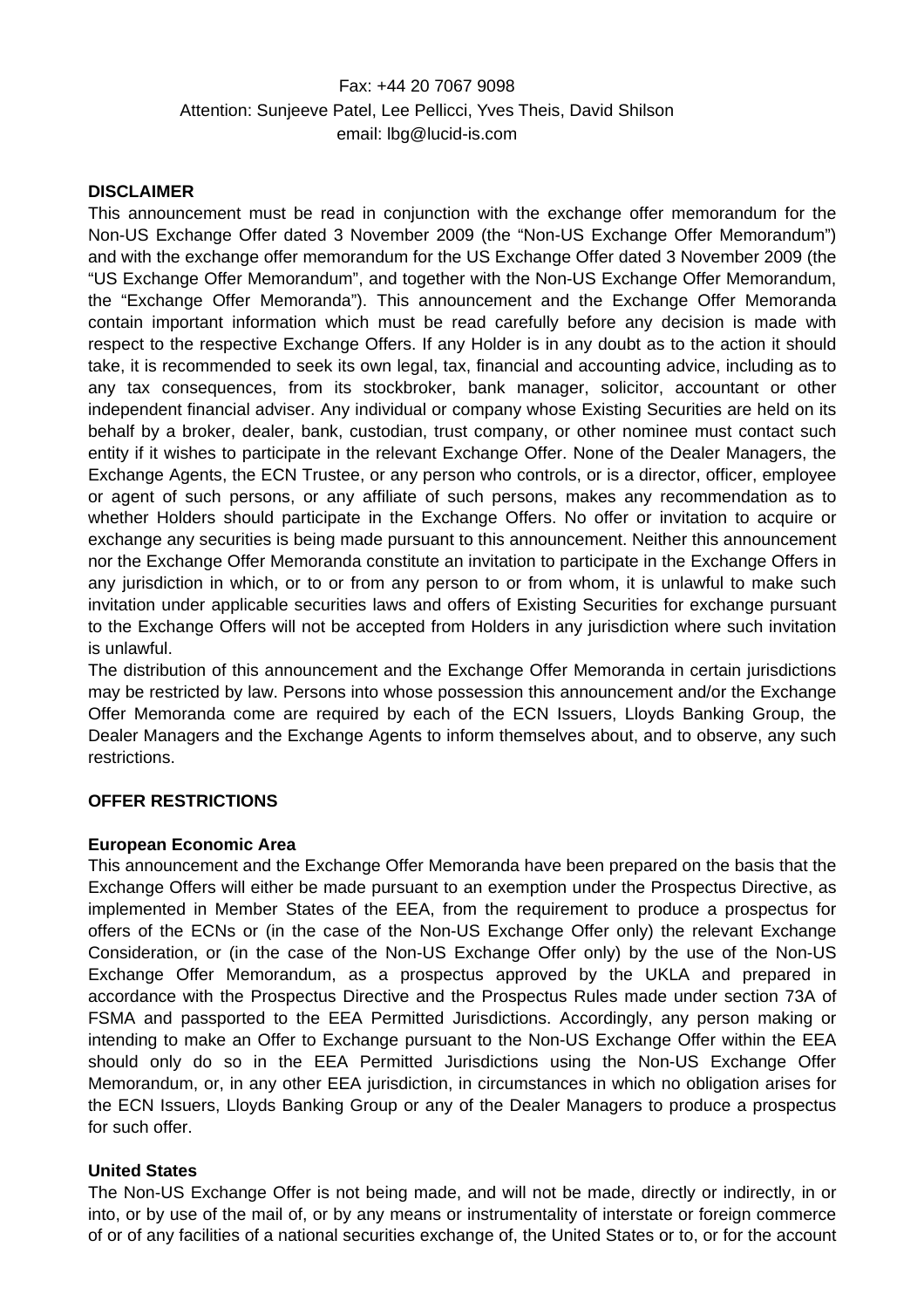or benefit of, US persons. This includes, but is not limited to, facsimile transmission, electronic mail, telex, telephone and the internet. Accordingly, copies of this announcement, the Non-US Exchange Offer Memorandum and any other documents or materials relating to the Non-US Exchange Offer are not being, and must not be, directly or indirectly, mailed or otherwise transmitted, distributed or forwarded (including, without limitation, by custodians, nominees or trustees) in or into the United States or to US persons and the Existing Securities for the Non-US Exchange Offer cannot be Offered for Exchange by any such use, means, instruments or facilities or from within the United States or by US persons. Any purported Offer to Exchange such Existing Securities resulting directly or indirectly from a violation of these restrictions will be invalid, and any purported Offer to Exchange made by a US person, a resident of the United States or from the United States or from any agent, fiduciary or other intermediary acting on a nondiscretionary basis for a principal giving instructions from within the United States or for a US person will be invalid and will not be accepted.

Each Holder of Existing Securities participating in the Non-US Exchange Offer will represent that it is not a US person and is participating in the Non-US Exchange Offer in accordance with Regulation S under the Securities Act and that it is not participating in the Non-US Exchange Offer from the United States nor is it a US person or an agent, fiduciary or other intermediary acting on a non-discretionary basis for a principal giving instructions from within the United States or for a US person. The purpose of this announcement and the Non-US Exchange Offer Memorandum is limited to the Non-US Exchange Offer, and neither this announcement nor the Non-US Exchange Offer Memorandum may be sent or given to any person other than in an offshore transaction in accordance with Regulation S under the Securities Act.

This announcement does not constitute an offer of securities for sale in the United States or to US persons. The New Securities being offered in the relevant Exchange Offer have not been, and will not be, registered under the Securities Act or the securities laws of any state or jurisdiction of the United States, and may not be offered, sold or delivered, directly or indirectly, in the United States or to, or for the account or benefit of, US persons. There will be no public offering of securities in the United States.

### **Italy**

This announcement and the Exchange Offers are not being made in the Republic of Italy. The Exchange Offers, this announcement and the Exchange Offer Memoranda have not been submitted to the clearance procedure of the Commissione Nazionale per le Societa e la Borsa (''CONSOB'') pursuant to Italian laws and regulations. Accordingly, the Exchange Offers are not made or made available to holders of Existing Securities who are Italian residents and/or persons located in the Republic of Italy and they may not submit acceptances relating to Existing Securities in respect of the Exchange Offers and, as such, any acceptances received from or on behalf of such Holders of Existing Securities shall be ineffective and void. Neither the Exchange Offer Memoranda nor any other information material relating to the Exchange Offers or the Existing Securities may be distributed or made available in the Republic of Italy.

### **Belgium**

Neither this announcement, the Exchange Offer Memoranda nor any other offering material has been submitted or will be submitted for approval or recognition to the Belgian Banking, Finance and Insurance Commission (''Commission bancaire, financière et des assurances/Commissie voor het Bank-, Financie- en Assurantiewezen''). The Exchange Offers may not be made in Belgium by way of a public offering, as defined in Articles 3 and 6 of the Belgian Law of 1 April 2007 on public takeover bids or as defined in Article 3 of the Belgian Law of 16 June 2006 on the public offer of placement instruments and the admission to trading of placement instruments on regulated markets (the ''Belgian Public Offer Law''), each as amended or replaced from time to time. Accordingly, the Exchange Offers may not be advertised and the Exchange Offers will not be extended and no Exchange Offer Memorandum, other memorandum, information circular,